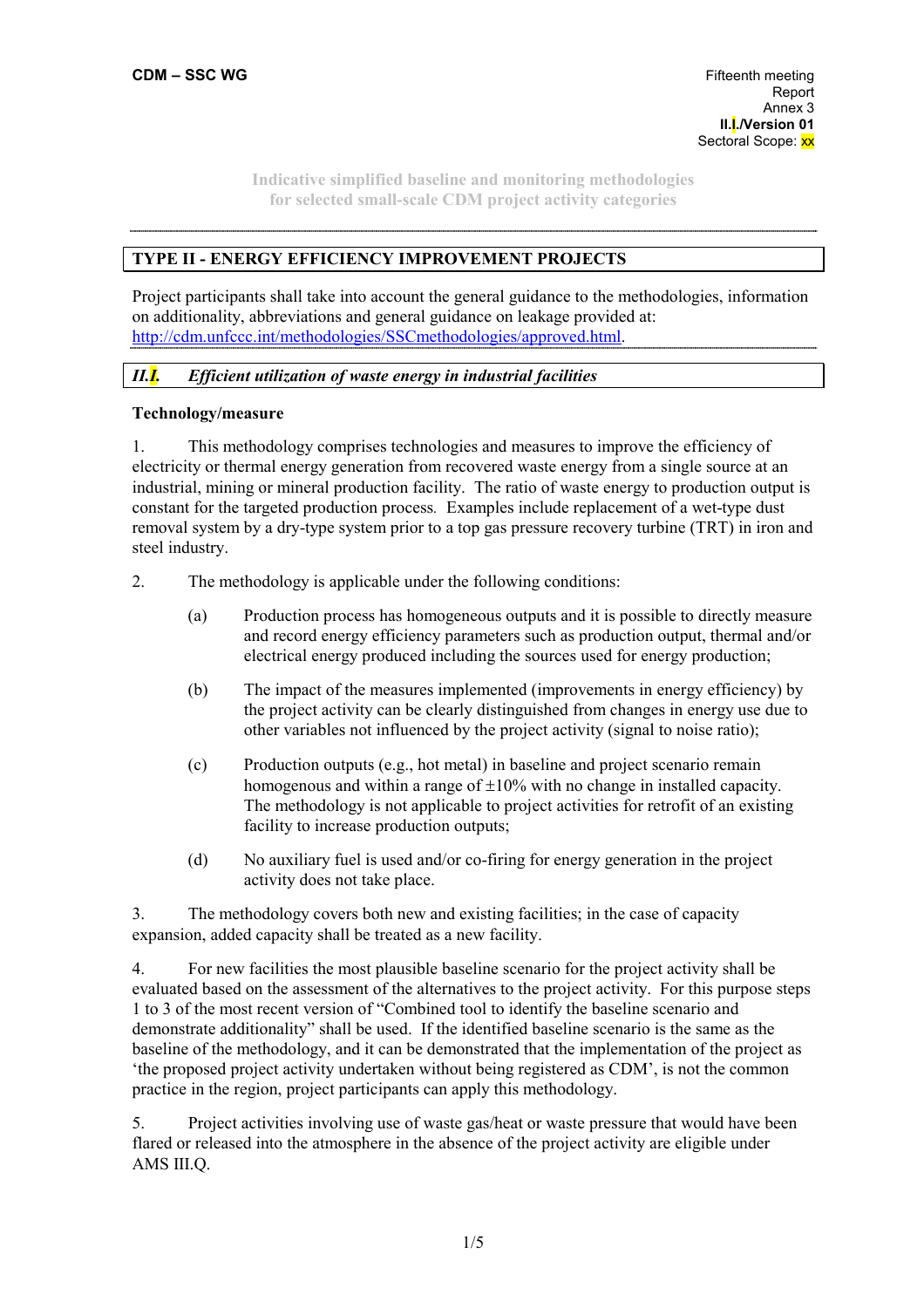*II.I. Methodology for energy efficiency improvement in industrial facilities – Generation projects (cont)*  

6. The aggregate energy saving of a single project shall not exceed the equivalent of 60 GWh of electricity per year. For fossil fuel use, the limit is 180 GWh thermal per year in fuel input.

## **Boundary**

7. The project boundary is the physical, geographical site of the industrial or mining and mineral production facility and processes or equipment that are affected by the project activity*.*

## **Baseline**

8. Based on historical data from the existing process the baseline energy efficiency parameter is defined. A benchmark Energy Generation Ratio (EGR), which is the amount of thermal energy/electricity generated per unit of main product, is used for this purpose*.* The improvement of the benchmark EGR after project implementation is monitored and the incremental EGR is calculated. The corresponding incremental gain of thermal energy/electricity generation is determined.

9. Baseline emissions during year  $y$  ( $BE_y$ ) are determined as follows:

$$
BE_y = EG_{\text{diff},y} \times EF_{CO_2, ELLC,y} \tag{1}
$$

Where:

| $BE_{v}$             | The baseline emissions in year $y$ (tCO <sub>2</sub> e)                                                       |
|----------------------|---------------------------------------------------------------------------------------------------------------|
| $EG_{\text{diff},y}$ | Incremental gain of thermal energy or electricity generation in the project activity<br>during year $y$ (MWh) |

 $EF_{CO, ELEC, y}$ CO2 emission factor for electricity displaced due to project activity in year *y* shall be calculated as per the procedures described in AMS I.D ( $tCO<sub>2</sub>/MWh$ )

10. Incremental gain of thermal energy or electricity generation in the project activity during year y  $(\text{EG}_{diff}$ ) is determined ex post by multiplying the improvement of the baseline EGR with the actual monitored output of the project activity after implementation. This is done as follows:

$$
EG_{\text{diff},y} = EGR_{\text{diff},y} \times P_y \tag{2}
$$

Where:

EGR<sub>diff,y</sub> Difference in EGR of baseline and project activity in year y (kWh/tonne)

Py Annual production output (e.g. hot metal) in year *y*. In case the production output generated in year *y* is larger than the average of historical production output of the three most recent years (excluding abnormal years) before the implementation of the project activity, then the value of the production output is capped at the value of this historical average production level (tonnes)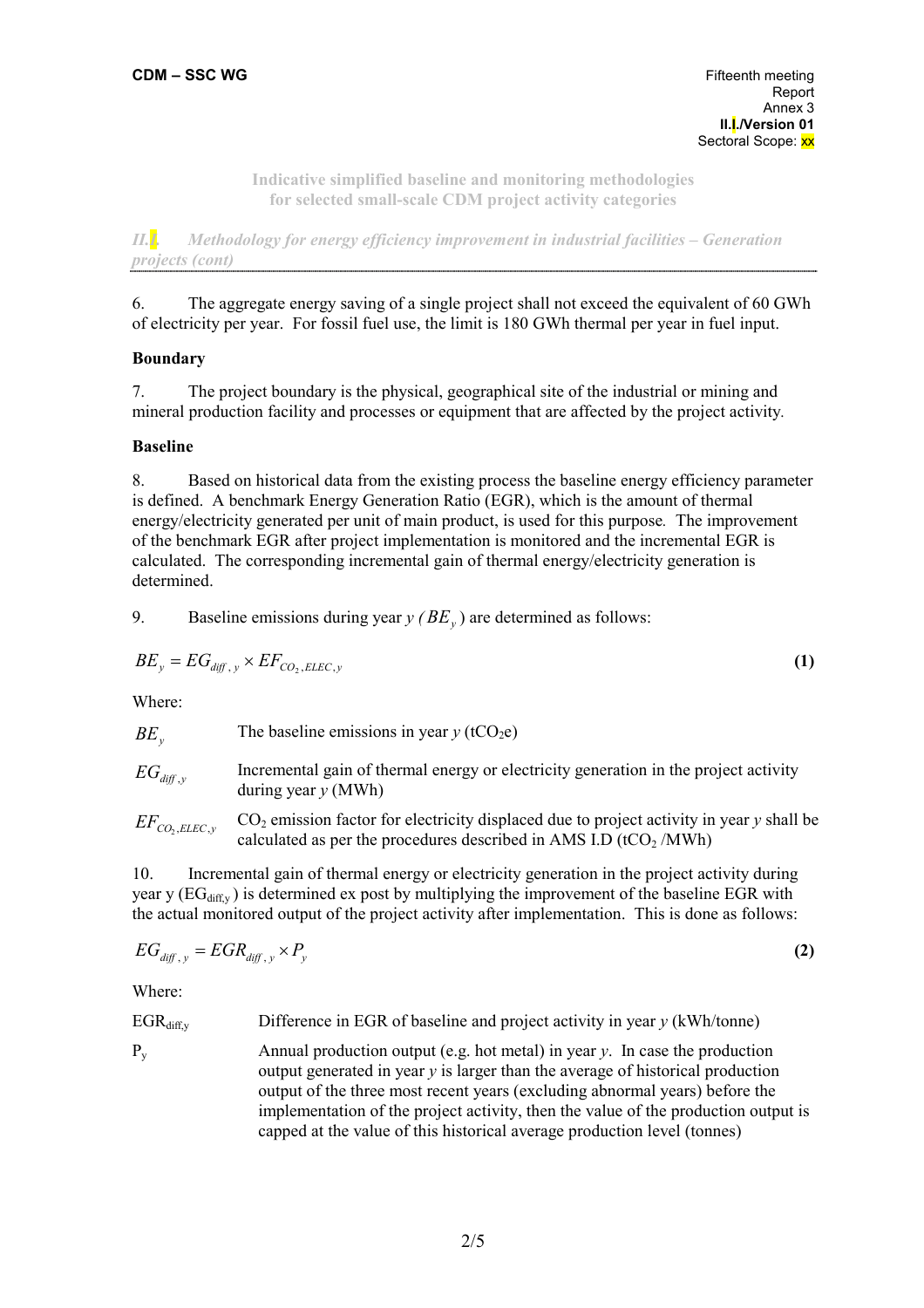*II.I. Methodology for energy efficiency improvement in industrial facilities – Generation projects (cont)* 

11. Difference in EGR of baseline and project activity in year  $y$  ( $EGR_{diff, y}$ ) is determined as follows:

$$
EGR_{\text{diff}, y} = EGR_{\text{PI}, y} - EGR_{\text{BL}} \tag{3}
$$

Where:

| $EGR_{RI}$           | Energy Generation Ratio in the baseline (kWh/tonne)                     |
|----------------------|-------------------------------------------------------------------------|
| EGR <sub>PJ, v</sub> | Energy Generation Ratio in the project activity in year $y$ (kWh/tonne) |

12. The Energy Generation Ratio in the baseline  $(EGR<sub>BL</sub>)$  is determined as follows:

$$
EGR_{BL} = \frac{EG_{HY}}{P_{HY}}\tag{4}
$$

Where:

 $\overline{a}$ 

EG<sub>HY</sub> Average of historical electricity or thermal energy delivered after deducting internal consumption, spanning all historic data (hourly or weekly or monthly data) up to the time at which the unit was constructed, retrofited, or modified in a manner that significantly affected output (i.e. by 5% or more), a minimum of 3 years data is required (MWh)  $P_{HY}$  Average of the historical annual production output of the process based on the 3-year historical data; extreme values are to be excluded from the available values of output rate, a normal production range can be defined as the range in which production levels are  $10\%$  above or below the verifiable<sup>1</sup> nameplate capacity (tonnes)

In case the historical data on energy generation or production output of the existing facility is not available for three consecutive years, the manufacturer's data shall be used for comparable capacity, product and ambient conditions. Documentation of such an assessment shall be included in the project design document.

*13.* Energy Generation Ratio in the project activity in year y (EGR <sub>PJ, y</sub>) is determined as follows:

$$
EGR_{pj} = \frac{EG_{pj,y}}{P_{pj,y}}
$$
\n
$$
\tag{5}
$$

<sup>&</sup>lt;sup>1</sup> For examples on the basis of the construction or design specifications.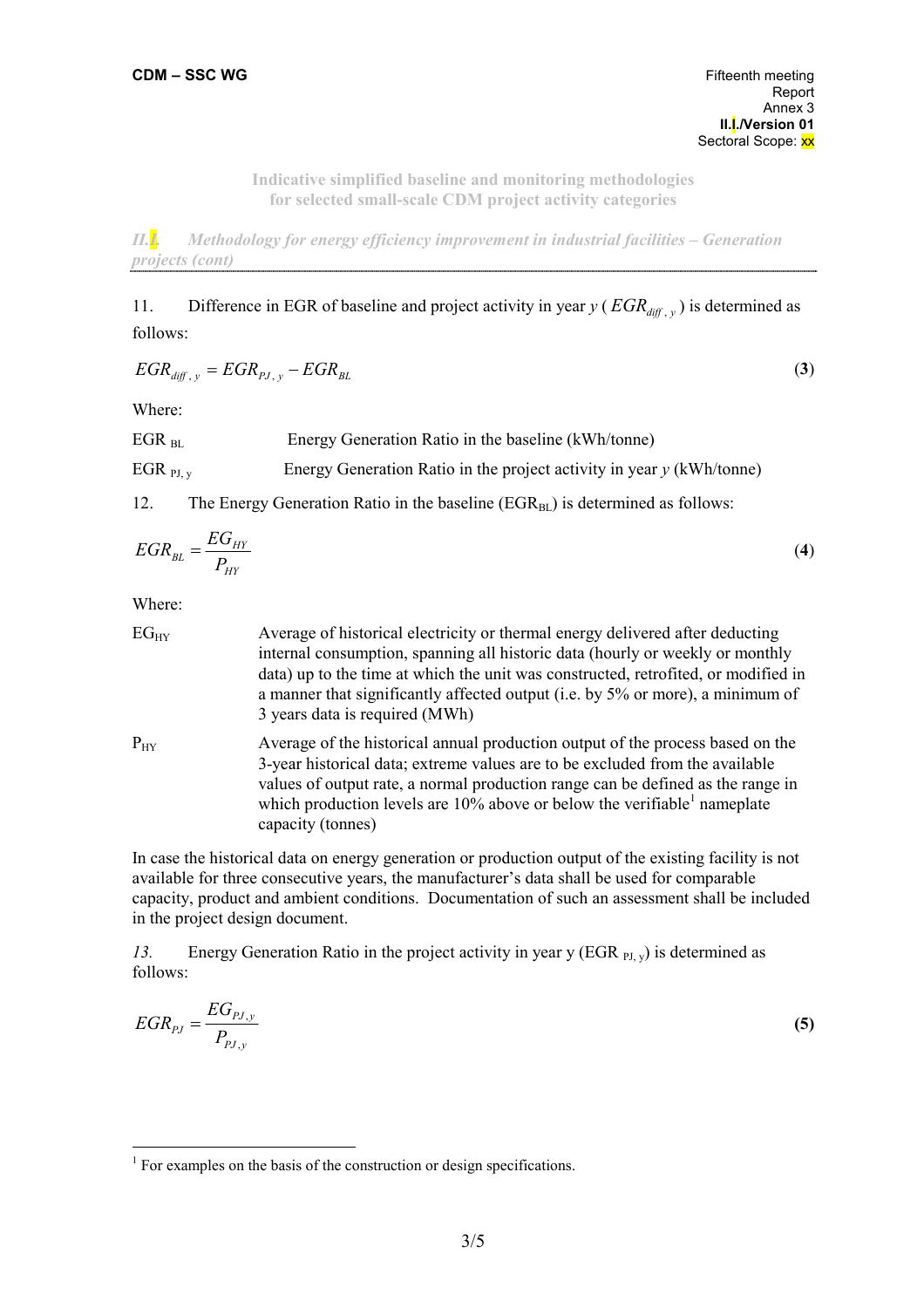*II.I. Methodology for energy efficiency improvement in industrial facilities – Generation projects (cont)* 

#### Where:

EG  $_{\text{PLv}}$  Net electricity or thermal energy generation, which is the difference between the gross energy generation and internal consumption in year *y* (MWh)

*P<sub>PJ</sub>* , *P* Actual annual production output (e.g. hot metal) in year *y* (tonnes)

14. If the energy displaced is electricity, the emission factor  $(tCO/MWh)$  shall be calculated as per the procedures described in AMS I.D. If the energy displaced is fossil fuel, reliable local or national data shall be used. IPCC default values should be used only when country or project specific data are not available or difficult to obtain.

15. For project activity that seeks to retrofit or modify an existing facility, the length of the crediting period is limited to the lifetime of the existing equipment:

In the absence of the CDM project activity, the existing unit would continue to produce energy  $(EG<sub>BL</sub>$  in GWh/y) at historical average levels  $(EG<sub>HY</sub>$  in GWh/y), until the time at which the facility would be likely to be replaced, modified or retrofitted in the absence of the CDM project activity (DATE<sub>BL Retrofit</sub>). From that point of time onwards, the baseline scenario is assumed to correspond to the project activity, and baseline energy generation  $(EG_{BI})$  is assumed to equal project energy generation ( $EG<sub>PI</sub>$ , in GWh/y), and no emission reductions are assumed to occur.

 $EG_{\text{BI}} = EG_{\text{HY}}$  until DATE<sub>BL Retrofit</sub>

 $EG_{BL} = EG_{PI}$  on/after DAT $E_{BL}$  Retrofit

In order to estimate the point in time when the existing equipment would need to be replaced in the absence of the project activity ( $\text{DATE}_{BL\text{ Return}}$ ), project participants may take the following approaches into account

- (a) The typical average technical lifetime of the equipment type may be determined and documented, taking into account common practices in the sector and country, e.g., based on industry surveys, statistics, technical literature, etc.
- (b) The common practices of the responsible industry regarding replacement schedules may be evaluated and documented, e.g. based on historical replacement records for similar equipment.

The point in time when the existing equipment would need to be replaced in the absence of the project activity should be chosen in a conservative manner, i.e., if a range is identified, the earliest date should be chosen.

## **Leakage**

16. If the energy efficiency technology is equipment transferred from another activity or if the existing equipment is transferred to another activity, leakage is to be considered.